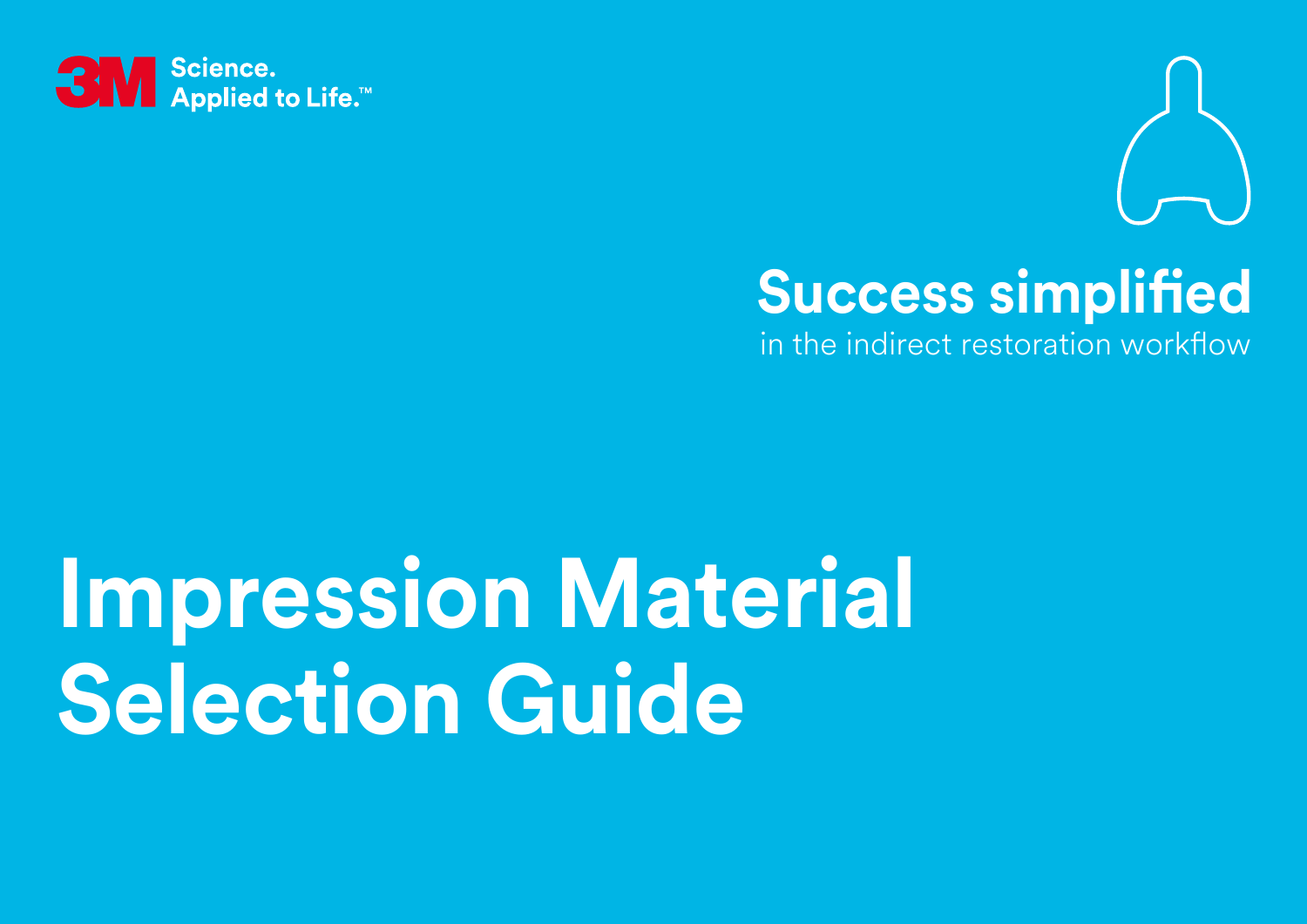

#### **Pretreatment**

**Gingiva** Management **Margin Position 3M™ Astringent Retraction Paste Single cord**  $(hraided/knitted + AICI<sub>3</sub>)$ **Double cord** (braided/knitted + AlCl<sub>3</sub>) **Supra-gingival ✓ (✓) ✕ Equi-gingival**  $\checkmark$   $\checkmark$   $\checkmark$   $\checkmark$   $\checkmark$   $\checkmark$ ) **Subgingival ✓** (for hemostasis, used on top of cord)  $(\vee)$ (in cases with thin gingiva biotype) **✓** ✓ recommended  $(\checkmark)$  possible ✕ not recommended

#### **Impressioning**



Recommended setting time

 $\bigodot$ 

**Use (Super) Quick Set for 1-3 units and use Regular Set for ≥ 4 units**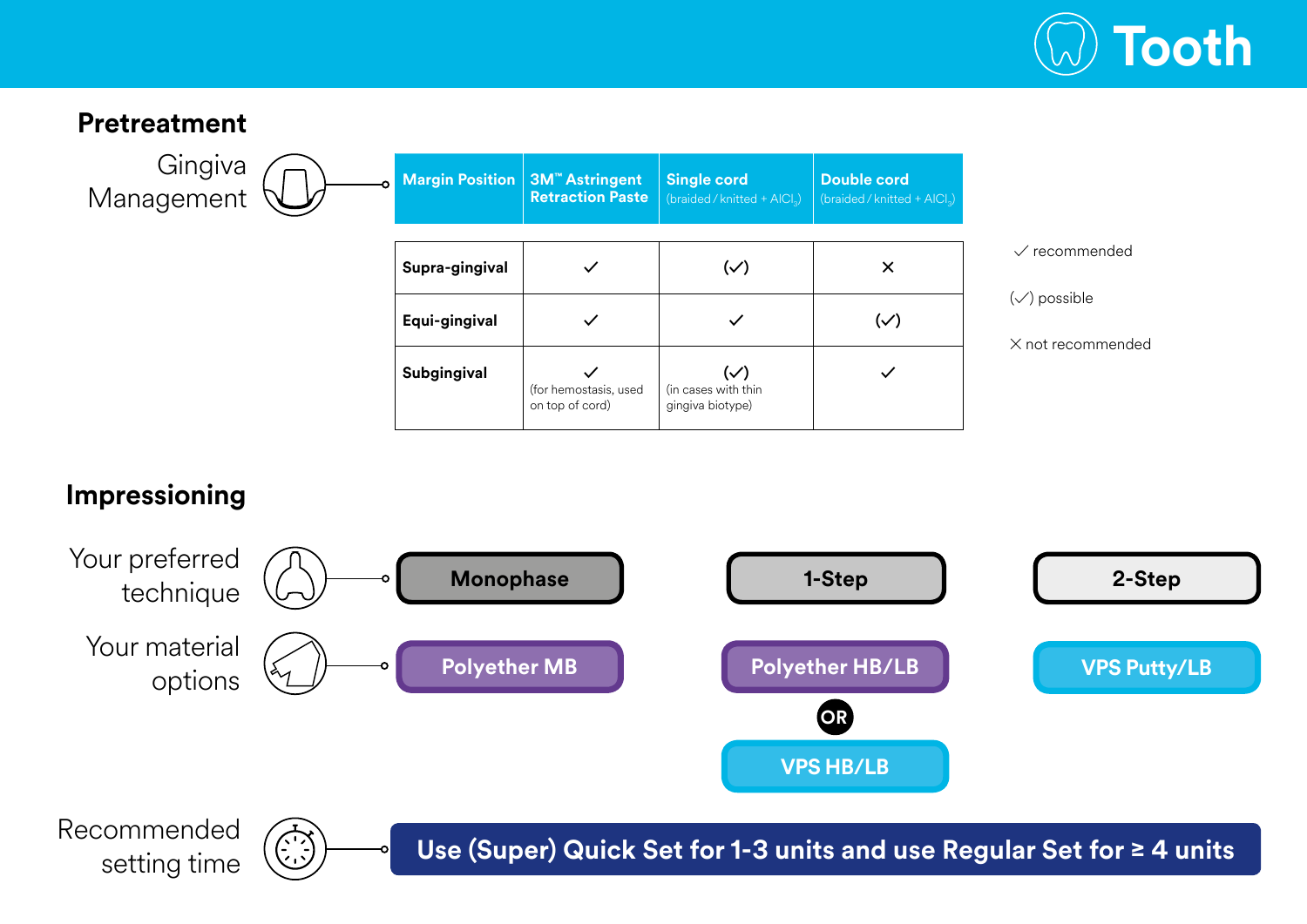

#### **Impressioning** Your preferred technique Your material options **Open tray direct pick-up Closed tray direct snap-on Closed tray indirect transfer OR [VPS HB+LB](#page-4-0) [VPS HB/LB](#page-4-0) [Polyether MB or](#page-3-0)  HB+LB [Polyether MB or](#page-3-0)  HB+LB**

Recommended **Use (Super) Quick Set for single implant cases and Regular Set for** برین<br>برنی setting time **multiple implant cases**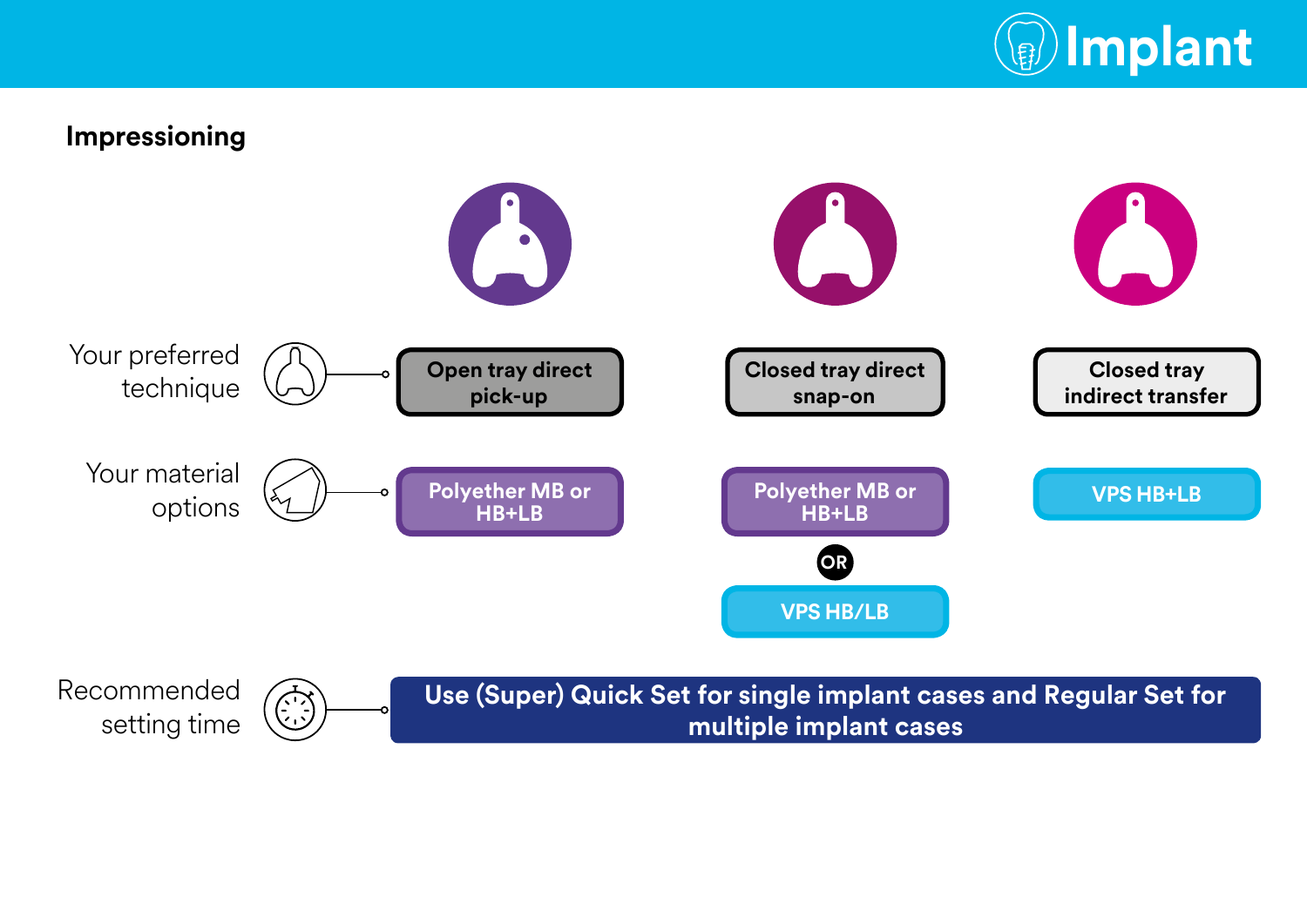## **Polyether Impressioning Material**

<span id="page-3-0"></span>